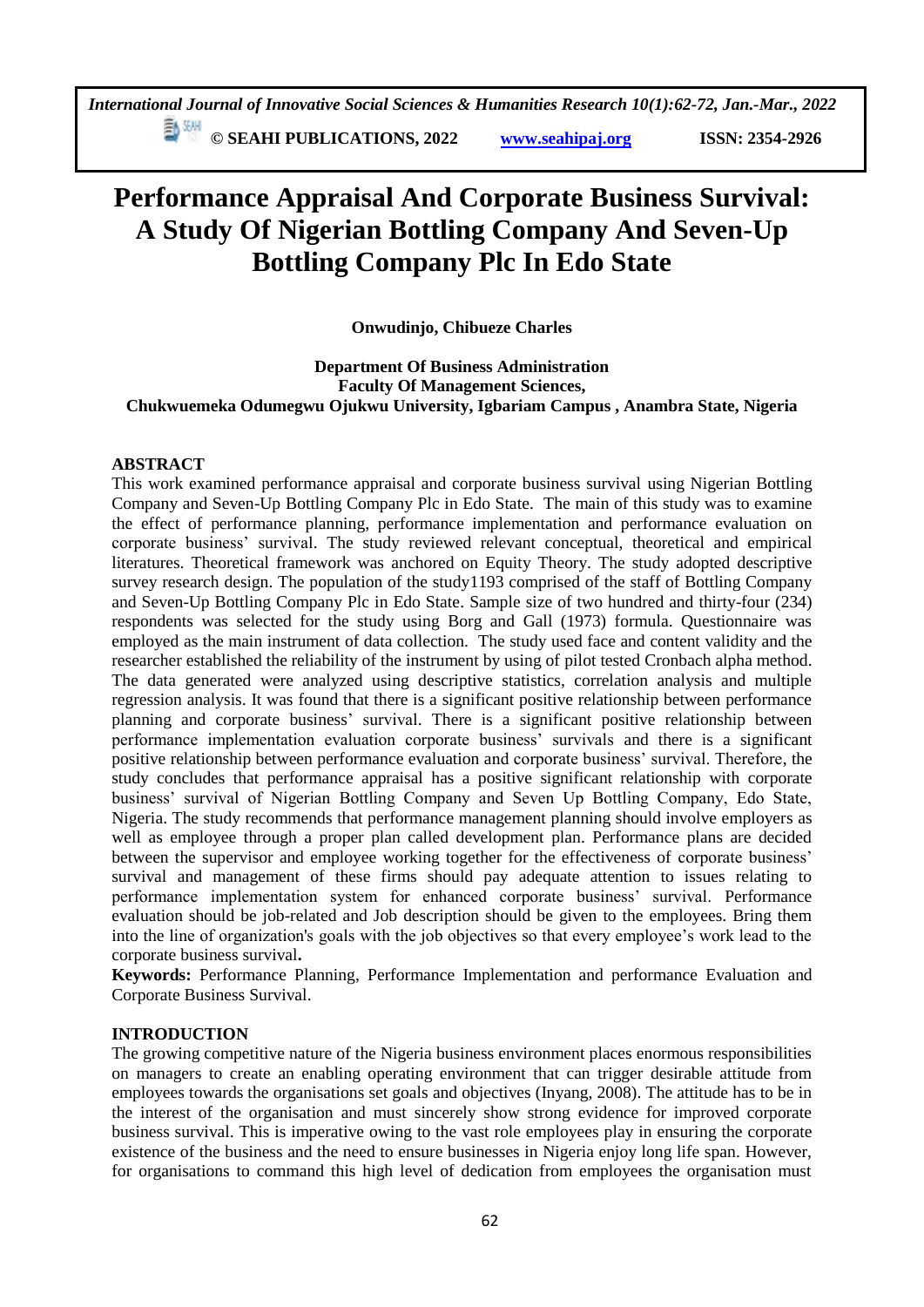design an unbiased, objective and fair measure that seek to identify, recognise and reward employee's contributions to the organisations success, and ensure it is ultimately link to the organisations goal and objectives (Aguinis, 2007). The linking of this system is primarily to ensure there is a basis or criteria objectives (Aguinis, 2007). The finking of this system is primalify to ensure there is a basis of criteria<br>for evaluation that inevitably serves as a judging stand to determine the reward deserving on the assessed contribution (Jamil & Mohammed, 2011). The use of performance appraisals techniques has assessed contribution (sammed Montantined, 2011). The use of performance appraisals techniques has<br>been one of the enduring legacies of the public sector reforms of the past twenty years (Rhys, 2014).Performance appraisals are indispensable for the effectual supervision and costing of firms as Let the crucial for career and succession development. Performance appraisals provide a recognized, recorded, customary assessment of an individual's routine, and a sketch for potential enlargement. Furthermore, performance appraisals are crucial for administering the performance of organizations (Panager, 2009).Basically, every business is set up or established principally for one objective or the other, which in most cases are clearly stated for all members of staff to understand. For the achievement of these goals, though the role factors of production resources like machines, materials and money are important, men which is often referred to as human resources is indispensable. As a matter of fact, for corporate businesses to survive the harsh economic trends in our country Nigeria, the employees often referred to as human resources must be adequately utilised hence the need for performance appraisal by an organisation from time to time to determine the efficiency and effectiveness of their employees which is needed for business survival.

Eurobarometer (2007) opined that human resources management is a key issue for firm managers. Human factor is an integral aspect of all aspects of production. The management of human resources and human behaviours are nonetheless complex, sensitive and of course challenging. The human characteristics are product of their genetic inheritance, physical nature and learning experiences, which account for the complexity of human behaviour and management process. As a result of these complex natures, business organisations have to develop a set of systematic measures to monitor and assess the performance of individual employee. For the success attainment of corporate goals, the employee's contributions must be appraised, motivated, evaluated and controlled. Performance appraisals are essential for the effective management and evaluation of staff. Appraisals help develop individuals, improve organisational performance and feed into business planning.

Formal performance appraisals are generally conducted annually for all staff in the organisation. Each staff member is appraised by their line manager. Annual performance appraisals enable effective monitoring of standard by management, agreeing expectations and objectives and delegation of responsibilities and tasks. According to Angelo and Robert (2006), performance appraisal is a discrete, formal, organisationally sanctioned event, usually not occurring more frequently than once or twice a year, which has clearly stated performance dimensions and/or criteria that are used in the evaluation process. Furthermore, it is an evaluation process, in that qualitative scores are often assigned based on the judged level of the employee's job performance on the dimensions or criteria used, and the scores are shared with the employee being evaluated. This is the most accepted norm because he alone can make informed judgement about his ability. The supervisor is accountable to management for the performance of his subordinate. Consequently, at the literature review stage, we will examine and review the various assessment techniques.

# **Statement of the Problem**

It should be noted that most Nigerian organizations do not have an effective performance appraisal system in place. Even when they do have one in place, in evaluating the performance of the employee certain problems may arise, such as; the problem of determining an appropriate and adequate standard to use for the appraisal of the employees, the problem of determining the -impact of performance appraisal exercise on the development of the skills and potentials of employees. In view of this, most performance appraisal mechanisms in Nigeria has made it difficult for managers and supervisors of these organizations in focus to identify employees that are effective and those that are not effective in' these organizations and need further training and encouragement. This in turn impacts the output level of these organizations as the inefficient employees of these organizations produce little or nothing and this negatively affects the corporate survival of these organizations under study. The non-existence of an effective performance appraisal mechanism in most Nigerian organizations also makes it difficult for management and supervisors of the organizations of study to identify the training and development needs of their employees. This is because when their performance is not frequently appraised by their superiors it becomes difficult to identify grey areas that need to be improved upon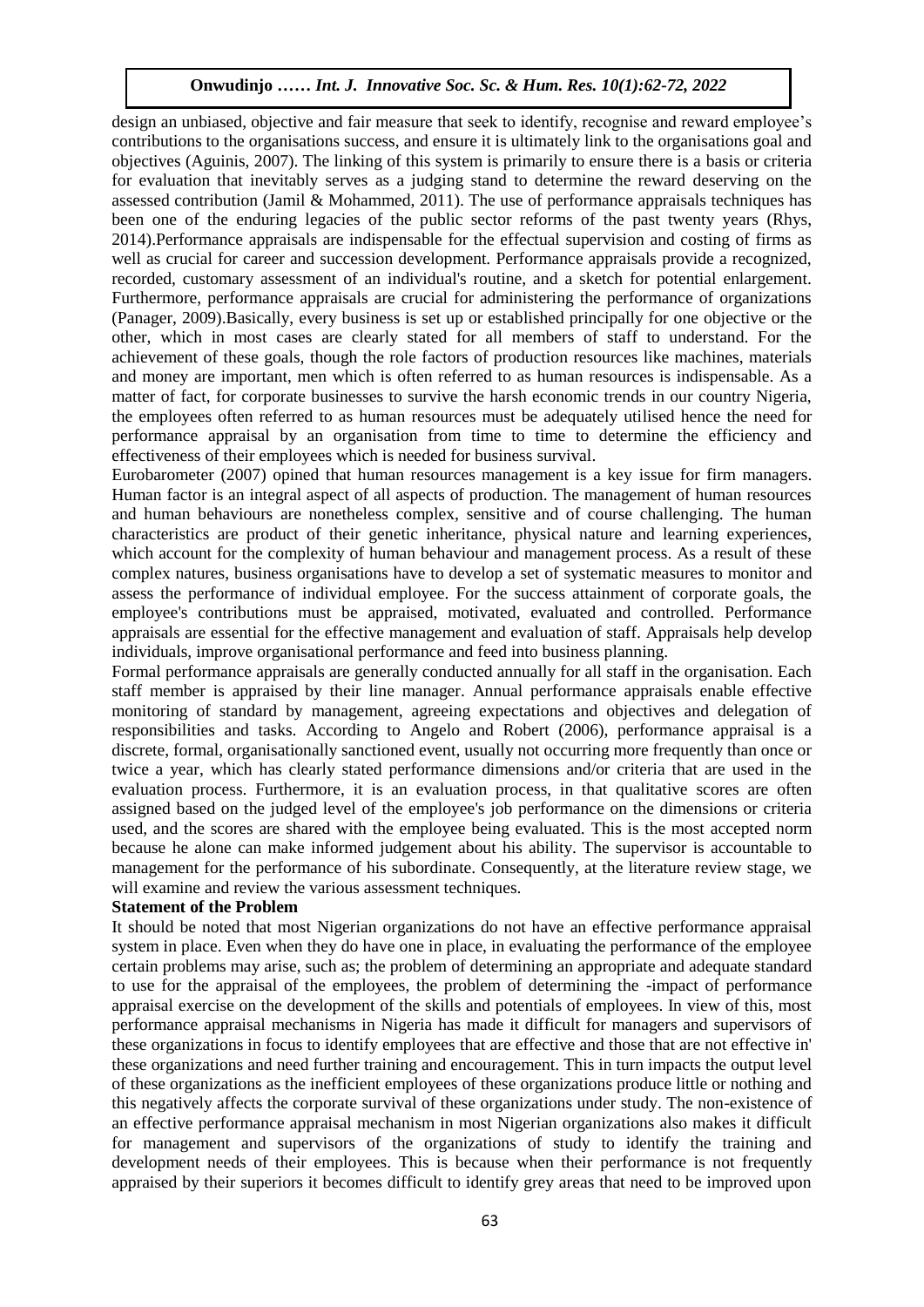by employees through the acquisition of knowledge ensured by adequate training and development programs.

Consequently, it is pertinent to state that the nature or structure of the organisation can be a varying factor in determining the nature and criteria of the performance appraisal system. Thus, the need for managers to create a vivid system that is linked to the organizational strategy and appropriate in measuring acceptable and non-acceptable behaviour for improved employee performance. The performance appraisal system should systemically evolve starting from the level of employee, and ultimately to the level of the organization. The organisations objective should be clearly stated for easy implementation and ensure the performance appraisal system is tailored directly to it. Inability of Easy imprementation and ensure the performance appraisal system is tanoted directly to it. mability of the organisation to design or develop distinct objectives, stated in quantitative and qualitative terms against which performance can be measured can distort employees' perception of their relevance to the organization. However, the problem lies with inability of managers to manage performance, align individual goals to a common vision and effectively utilise the organisation's performance appraisal system to stimulating employee's commitment for enhanced organisational performance. Performance appraisal is a unique tool that impacts the long term growth and survival of an organization. It is against this back drop that the researcher seeks to ascertain its effect or impact on corporate business survival in selected manufacturing firms in Edo State.

# **Objectives of the Study**

The main objective of the study is to ascertain the effect of performance appraisal on corporate business survival of some selected manufacturing firms in Edo State, Tin; sub-objectives of this study are to:

- 1. Examine the relationship between performance planning and corporate business' survival
- 2. Investigate the relationship between performance implementation and corporate business' survival
- 3. Ascertain the nature of relationship between performance evaluation and corporate business' survival

# **Research Questions**

The research questions put forward by the researcher in this study are:

- 1. How does performance planning relate with corporate business' survival in an organization?
- 2. What are the relationship that exists between performance implementation and corporate business' survival?
- 3. What is the relationship that exists between performance evaluation and corporate business' survival?

# **Hypothesis**

Based on the research questions stated above, the following hypothesis were developed and formulated for this study:

Ho1: There is no significant positive relationship between performance planning and corporate business' survival

Ho2: There is no significant positive relationship between performance implementation evaluation corporate business' survivals

Ho3: There is no significant positive relationship between performance evaluation and corporate business' survival

# **REVIEW OF RELATED LITERATURE**

# **Conceptual Framework**

# **Performance Appraisal**

Performance appraisal is a ubiquitous term in today's business environment, being embedded in the body of knowledge of various disciplines and being used it at all organizational levels (Brudan, 2010). The term performance appraisal has been used differently by many scholars to describe varied issues. Sloltje (2000) recognizes that this term has two-fold meaning. The first is the performance appraisal or evaluation and the other meaning is for applied behaviour analysis in organization settings. According to John S. Bailey, a professor of Florida State University, performance appraisal is the systematic, data oriented approach to managing at work that relies on positive reinforcement as the major way to maximize performance (Sloltje, 2000). Davis (1995) on the other hand defines performance appraisal as a joint process that involves both the supervisor and the employee, who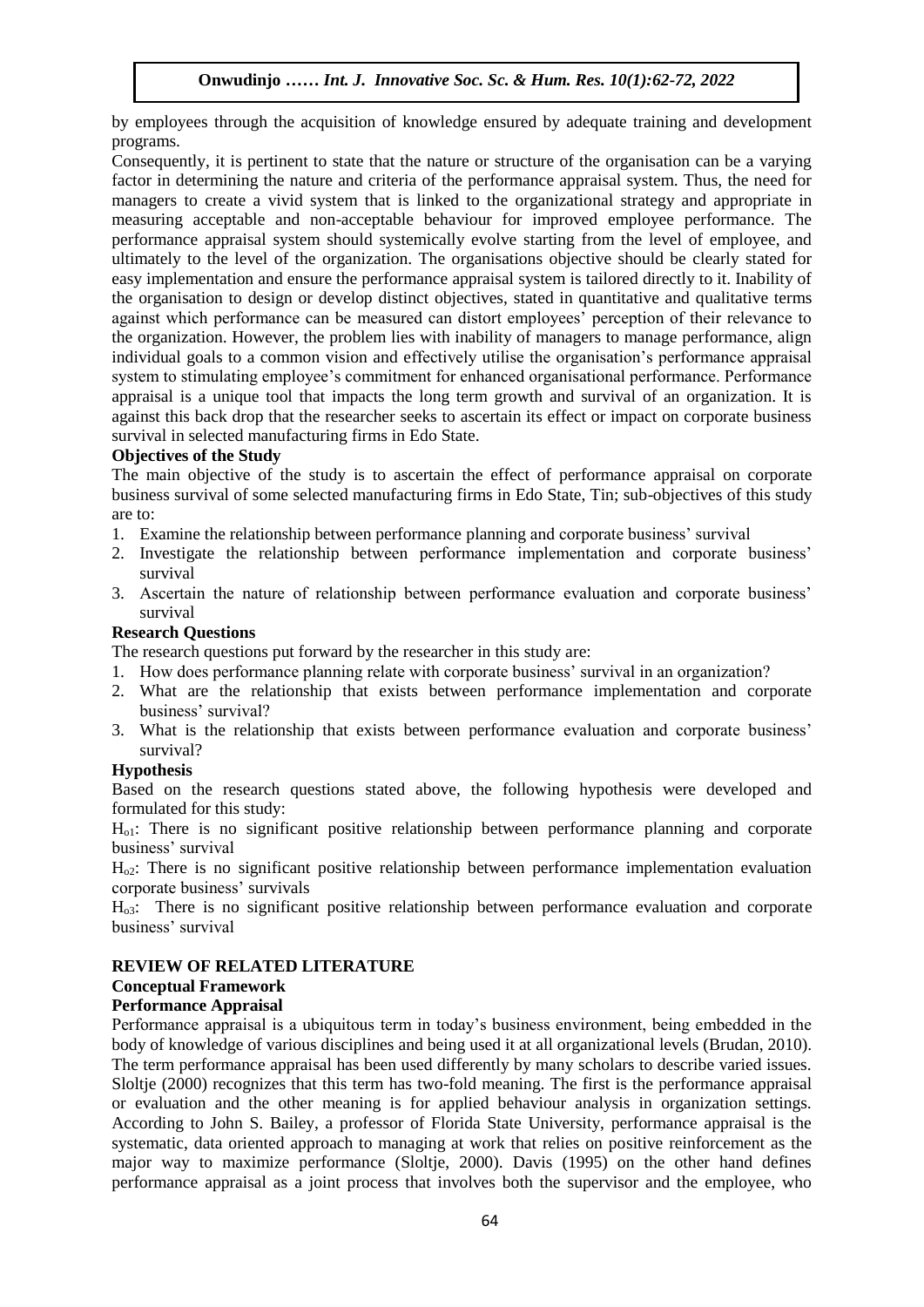identify common goals which correlate to the higher goals of the institution. However, according to Armstrong (2001), it is a strategic and integrated process that delivers sustained success to an organization by improving the performance of the people who work in them and by developing the capabilities of individual contributors and teams. Effective performance appraisal is widely recognized as a management tool to specifically help evaluate and improve individual performance (Claus and Briscoe, 2009; Festing and Barzantny, 2008).Performance appraisal can be regarded as a systematic process by which the overall performance of an organization can be improved by systematic process by which the overall performance of an organization can be improved by improving the performance of individuals within a team framework. It is a means for promoting superior performance by communicating expectations, defining roles within a required competence framework and establishing achievable benchmarks (Mishra and Sahoo, 2015).

Performance appraisal, as defined by Armstrong (2009) is a process designed to improve organizational, team and individual performance and this is owned and driven by the line manager. While Aguinis (2009) views performance appraisal as a continuous process of identifying, measuring and developing performance of individuals and teams and aligning performance with the strategic goals of the organization. It also evaluates the improvement being made towards the achievement of organizational strategic business objectives (Bridger, 2014). Performance appraisal can be considered as a proactive and positive system of managing employee performance for guiding the employees and the organization in the direction of desired performance and results. It's about striking a harmonious alignment between employee and organizational objectives in order to achieve excellence in performance (Maina, 2015). Performance appraisal can be described as the policies, strategies and techniques intended to direct managers' and employees' attention towards the improvement of an organization's performance (Rhys, 2014).

#### **Theoretical Framework**

This study is anchored on Equity Theory. The equity theory, developed by John Stacey Adams, says that satisfaction is based on a person's perception of fairness. Applying this theory when conducting a company's performance appraisals involves balancing the assessment of an employee's contribution to his job with the compensation and other rewards associated with his success. In general, highly-paid and rewarded employees tend to be the most motivated to continue performing well on the job (Luecke, 2006).In the 1960s, John Stacey Adams, a behavioral psychologist, developed the equity theory. This theory describes the relationship between the perception of fairness and worker motivation. People typically value fair treatment. Successful entrepreneurs recognize this and structure their small-business workplace to reward people according to their contributions. They also recognize that people have needs. Other theories help explain how to understand these needs. Psychologist Abraham Maslow's need-hierarchy theory, developed in the 1940s, states five levels of personal needs: physiological, safety, belonging, esteem and self-actualization. Business school professor Victor Vroom developed the expectancy theory in the 1960s, demonstrating that motivated employees produce more. Behaviorist B. F. Skinner also worked in the 1960s to understand how reinforcement works. He concluded that negative reinforcement leads to negative outcomes. Effective managers can apply these observations to managing performance by motivating their employees through positive reinforcement and appraising them fairly on at least an annual basis (Tara, 2016). Equity theory is based on developing a suitable approach towards supervision of the employees (Adams, 1965 cited in Akuoko, 2012) Equity theory is based on objective and impartial behaviours to all the employees. Employees feel motivated when they learn that they are considered equally and justly for rewards and recognitions and compensations along with unbiased and transparent performance assessment. Just the opposite happens when employees are treated biasedly. Equity theory is one of the major formulations relevant to financial compensation. Equity theory argues that people are motivated by their beliefs about the reward structure as being fair or unfair, relative to the inputs. People have a tendency to use subjective judgment to balance the outcomes and inputs in the relationship for comparisons between different individuals (Adams, 1963). According to this theory,

the level of motivation in an individual is related to his or her perception of equity and fairness practiced by management. Studies of perception (Austin & Walster, 1974) support the theory that an individual's perception of equity is based on an internal socially-derived standard of inputs or outcomes, rather than a particular comparison person as had been originally suggested.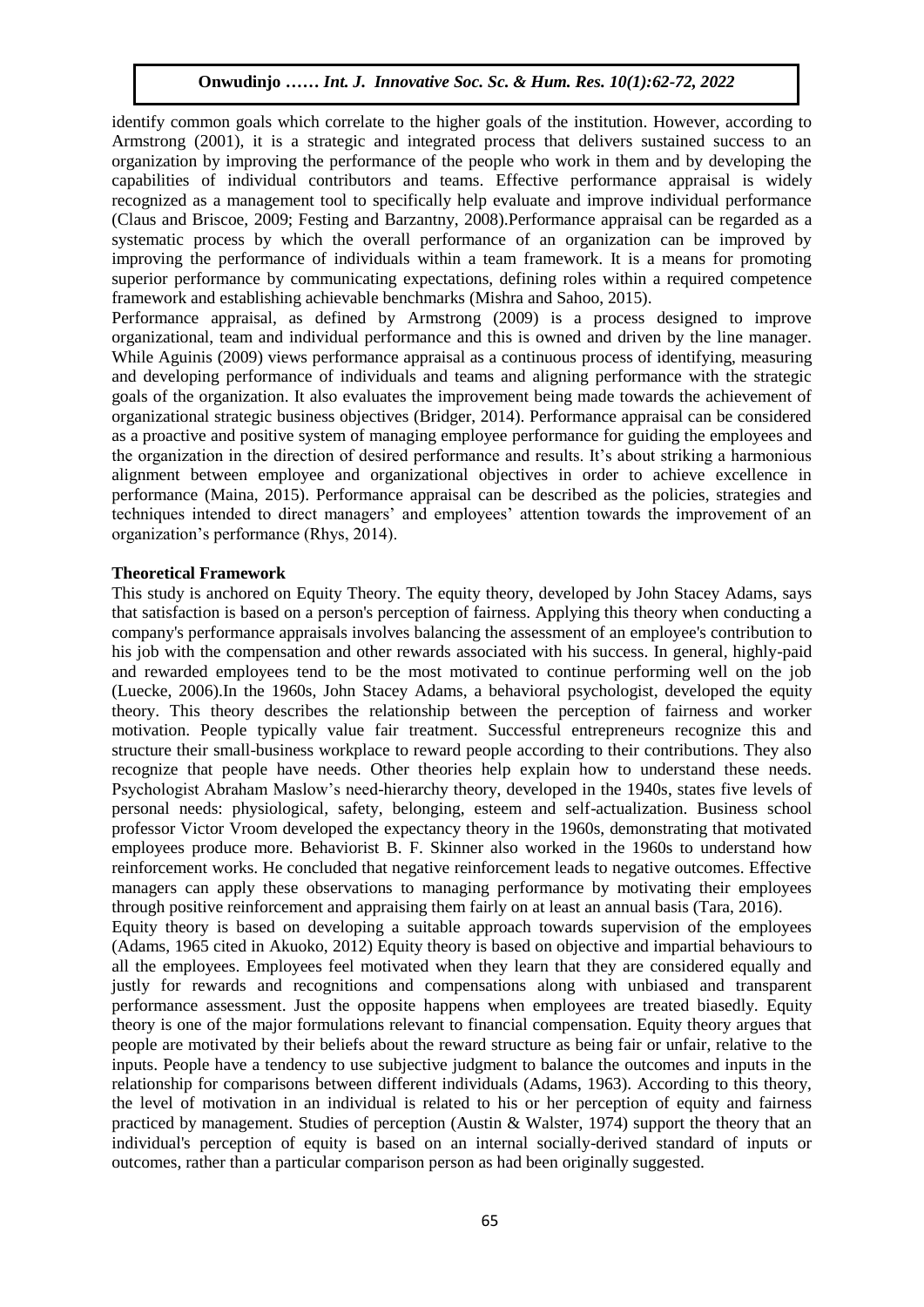According to equity theory, an employee's perception of the fairness of his work's input and outcome influences his motivation. Effective performance appraisal systems enable a manager to clarify job responsibilities and expectations, develop an employee's capabilities, and align an employee's responsionities and expectations, develop an employee's capabilities, and align an employee's behavior to the company's strategic goals and values. An employee typically feels satisfied with the outcome of his effort, including his pay, when the compensation matches what he feels he puts into the job. If an employee perceives that others get more for doing less, he typically becomes less the pair more for doing less. motivated to work hard. Managers create a productive work environment by communicating job requirements clearly and establishing fair and consistent performance objectives for all employees (Tara, 2016).Effective managers avoid underpaying and overpaying employees. They monitor performance and compensation regularly to achieve a productive balance. If cuts need to be made due to economic conditions, they distribute the decreases throughout the company. To remain motivated, employees typically need to be able to provide input to their performance plan, modify their goals if conditions change, and seek career development opportunities (Armstrong, 2006).

It's not easy to make equitable decisions while supporting performance improvement. Managers typically evaluate their employees, calibrate ratings and decide on rewards. These rewards include pay increases, promotions, flexible work schedules or stock options. Justifying these decisions becomes the focus, rather than relaying constructive feedback that can enhance performance and foster career development. Successful managers clearly communicate company goals and make sure employees understand their role in achieving business objectives. By recognizing the effort, loyalty, commitment, skill and enthusiasm that an exemplary employee displays, an effective manager acknowledges accomplishments, establishes trust and builds a productive workforce. A worker's sense of achievement tends to build loyalty and enables him to feel secure about his future with the company (Luecke, 2006).

Equity theory calls for a fair balance to be struck between an employee's inputs (hard work, skill level, tolerance, enthusiasm) and an employee's outputs (salary, benefits, intangibles such as recognition). According to the theory, finding this fair balance serves to ensure that a strong and productive relationship is achieved with the employee, with the overall result being contented, motivated employees. The theory is built-on the belief that employees become demotivated, both in relation to their job and their employer, if they feel as though their inputs are greater than the outputs. Employees can be expected to respond to this is different ways, including demotivation (generally to the extent that the employee perceives the disparity between the inputs and the outputs exist), reduced effort, becoming disgruntled, or, in more extreme cases, perhaps even disruptive. Equity theory suggests that over rewarded individuals might be motivated to increase their performance and under rewarded individuals to decrease their performance in an effort to restore equity. However, very often, over-rewarded employees will find ways to rationalise their over reward, assuming they "deserve" it (Adam, 1963).

# **Empirical Review**

Performance appraisal has been empirically examined by so many scholars. For instance, Farheen, Faiza and Syed (2014) examined the implementation and effectiveness of performance appraisal system in Alfalah bank. This research is done to highlight the importance of performance appraisal and also to study scope and effectiveness of performance appraisal system in Alfalah Bank. Qualitative research methodology has been used by researcher. Through this qualitative technique data is collected and analyzed. To identify the PM issues structured interviews were conducted from the employees related with different departments of Alfalah Bank. The research findings have shown that the employees of Alfalah bank have facing the problem of dissatisfaction from their current performance appraisal and also the current performance appraisal system of Alfalah bank lacks motivation and proper reward system. So for resolution of these issues researcher has recommended direction and guidelines to improve the performance appraisal system.

Maina (2015) examined the effect of performance appraisal system on employee performance in food and agriculture organization. The study adopted a descriptive research design. The population of interest consisted of 94 staff members of Food and Agriculture Organization. A census was undertaken to interview the entire population. Data was collected using structured questionnaires. The data was analysed using the Statistical Package for Social Sciences (SPSS) into frequency distribution and percentages. The data was presented using tables and charts. The major finding of this study is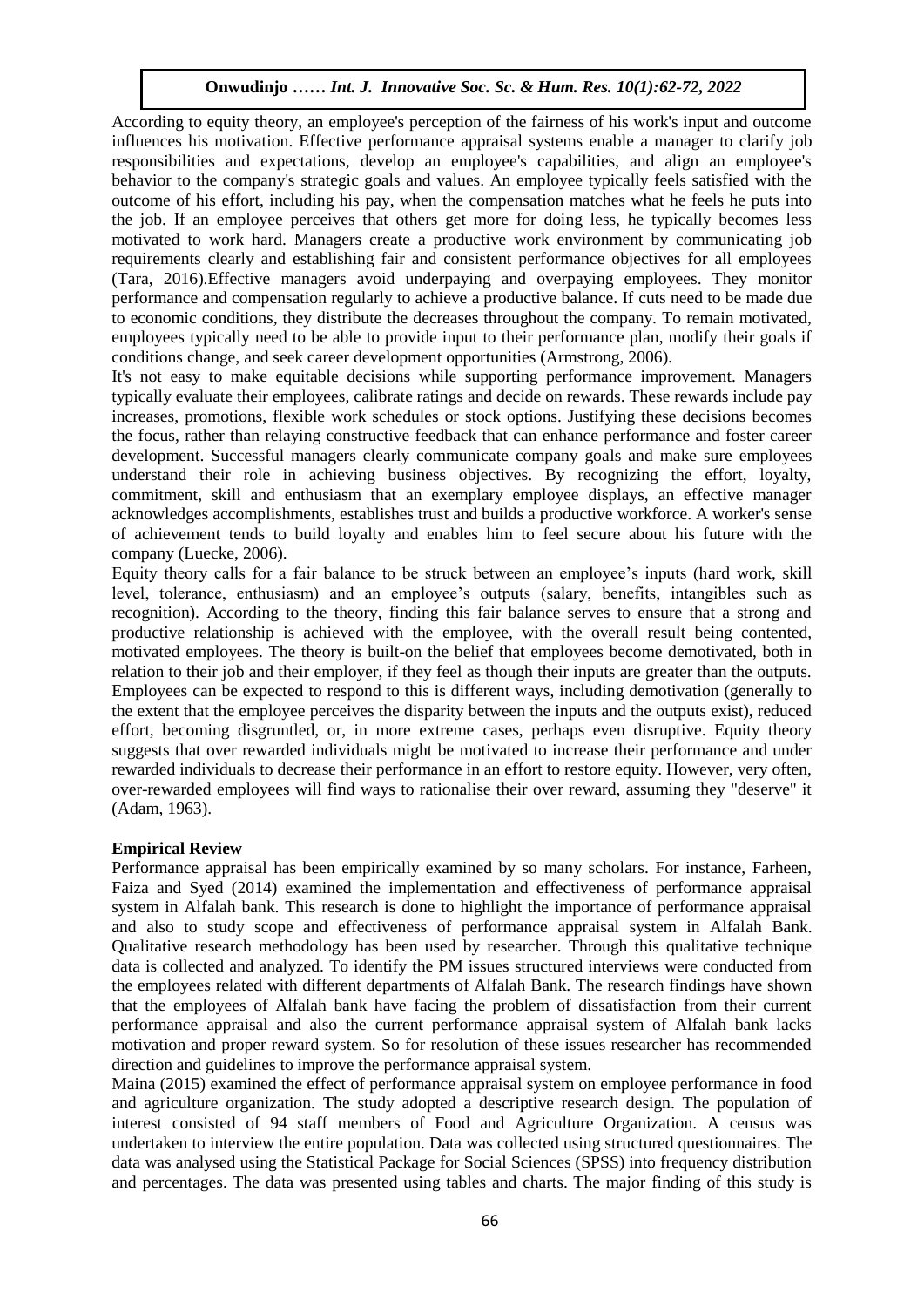that employees feel there is a great need for a performance appraisal system in FAO. The study concludes that the perception of employees towards performance appraisal practices is very critical in all organizations as this motivates them to achieve the goals set by the organization.

Oluwatosi (2015) studied the impact of performance appraisal on productivity of public sector organizations. The objective of the study was to ascertain the effect of performance appraisal on productivity in the selected public sector organizations in the South West, Nigeria. The study employed a survey research design of which structured questionnaire was administered to the sample employed a survey research design or which structured questionmane was administered to the sample of 201 drawn from the population of the study. The data collected were analyzed with Simple percentages and Chi-Square  $(X^2)$ . The study revealed that performance appraisal has a propulsive effect on the productivity of public sector organizations if adequately conducted. Based on the effect on the productivity of public sector organizations if adequately conducted. Based on the findings, the study concludes that performance appraisal enables organizations to measure the strength and weakness of employees in relation to its contributions to overall goal of the organization, and therefore, recommends that government owned institutions should be conducting performance evaluations on quarterly basis to promote employee's commitment to work.

Franklin (2015) conducted a study on performance appraisal system and its implication on corporate business survival. The study was designed to explore the relationship between performance appraisal system and corporate business survival in the selected government owned organizations of the 22 Districts in the Brong Ahafo Region of Ghana. The study was a survey-type of research in which correlational design was employed in an attempt to identify the direction and magnitude of the relationship between the studied variables. Structured questionnaire drawn on 5 point scale rating was administered to a sample of 261 respondents drawn from the population of the study. The test re-test approach was employed such that cronbach alpha coefficient was used to determine the reliability of the research instrument. Therefore, the reliability result was 0.75 or 75 percent suggesting that the data instrument was reliable. The study found that there is a positive relationship between performance appraisal system and corporate business survival, and therefore concludes that if performance evaluation is effectively conducted in government owned institutions, it would inspire employees' to be committed to their work which in turn would result to corporate business survival. The study, therefore, recommends that organizations especially government owned institutions should often conduct performance evaluation in order to inspire their employees for greater commitment to work.

Mwema and Gachunga (2014) examined the influence of performance appraisal on employee productivity in organizations in selected offices in East Africa. . Regression analysis was done to establish the effects of performance appraisal on employee productivity. From the findings, the study concluded that organizations should appraise their employees often through utilized targets, accomplishments, organization goals, time management and efficiency for performance measure purposes as it would lead to increased in employee's productivity. The study concludes that organizations should establish and adopt performance appraisal systems to aid in providing opportunities to the management in identifying staff training needs, help employees meet performance targets, offer poor performers a chance to improve, help employees on time management through planning and setting of deadlines, enable managers to make informed decisions about promotions and assignments based on applicable facts, improve employee's synergies.

Ibeogu and Ozturen, (2015) examined the effect of performance appraisal. on job satisfaction of employees in selected banks in Cyprus. The data collection tool employed was the questionnaire, chisquare analysis was used to analyse the collected data. The findings showed that performance appraisal could impact job satisfaction when employees see that a positive appraisal results in pay rise, promotion, training and development, awards and other monetary and non-monetary incentives.

Arogundade, Olasunkanmi-Alimi and Arogundade, (2015) examined the impact of performance appraisal knowledge on employee commitment in selected commercial banks in Lagos, Nigeria. Questionnaire was the data collection tool employed, ordinary least square regression analysis was used to analyse the collected data. The study shows that employee awareness of the presence of an appraisal system affects employee continuance and affective commitment.

Akinbowale, (2013) examined the impact of performance appraisal policy on employee performance using Guaranty Trust Bank Nigeria Plc as the organization of study. The data collection tool employed was the questionnaire, chi-square statistical tool was used to analyse the data collected. The findings revealed that employee participation in performance appraisal enhances job satisfaction and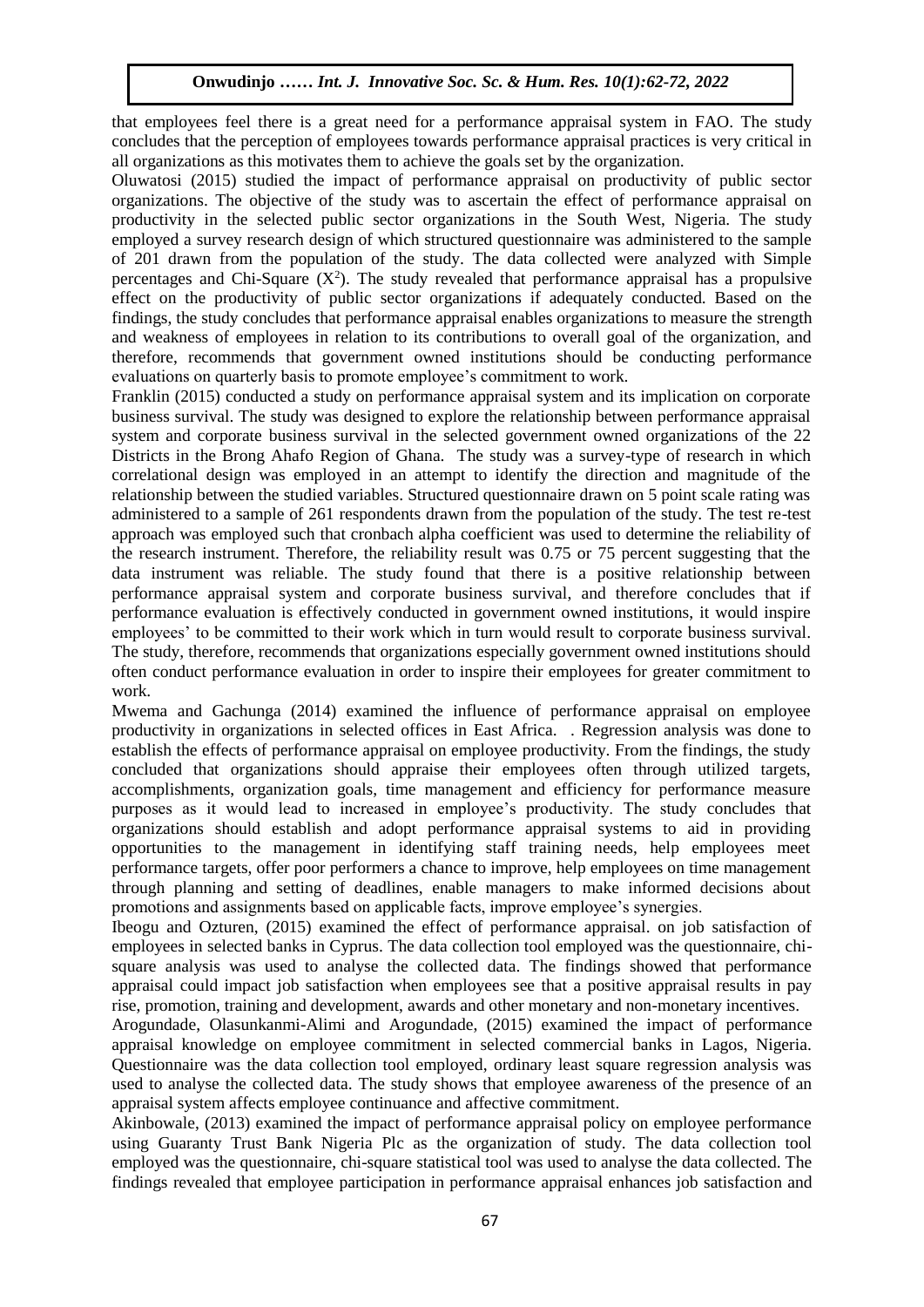employee performance. The result also shows that if manager-subordinate relationship is cordial, it could impact employee performance. The result also showed that majority of the respondents preferred performance appraisal to be used regularly for career pathing in the organization.

# **METHODOLOGY**

**The study adopted a descriptive survey approach.** This research work was carried out in Edo State The study adopted a descriptive survey approach. This research work was carried out in Edo State (Nigerian Bottling Company and Seven-up Bottling Company)as the organizations of study. The researcher made use of primary sources of data. The population of study for this research was 1193 made up of the totality of the employees of Nigerian Bottling Company and Seven-up Bottling Company in Edo State. It is only the employees of the above named companies in Edo State that will be used for the study. The statistical formula devised by Borg and Gall (1973) was employed to determine the sample size of 234. To ensure instrument validity, content and face validity was adopted. To ensure consistency of the developed instrument, the instrument was pilot tested. The researcher established the reliability of the instrument by using of Cronbach alpha method. The data collected was analyzed using descriptive and Multiple Regression Analysis (MRA) method to evaluate the effect of performance appraisal on corporate business survival.

# **DATA PRESENTATION AND ANALYSIS**

A total of three hundred and thirty-four (334) copies of questionnaire were distributed to the employees of the selected public organizations in Edo state. A total of three hundred and thirty-four (334) copies out of the appraisal copies of questionnaire distributed were properly filled and found relevant for the study while the remaining four (4) copies of questionnaire were either not properly filled by the respondents. This shows a response rate of 87.7 percent. Likert-type items on a fivepoint scale were employed to generate the data needed for the study

# **Descriptive Statistics**

The descriptive statistics shows the minimum value, maximum value, mean and standard deviation of the variables used in the study. The result is presented in table 4.1below:

|                             |     | <b>Minimum</b> | <b>Maximum</b> | <b>Mean</b> | <b>Std. Deviation</b> |
|-----------------------------|-----|----------------|----------------|-------------|-----------------------|
| Performance Painning        | 330 |                | 30             | 20.22       | 4.086                 |
| Performance Implementation  | 330 | 10             | 30             | 20.14       | 4.275                 |
| Performance Evaluation      | 330 |                | 29             | 19.26       | 4.002                 |
| Corporate Business Survival | 330 |                | 30             | 22.54       | 3.208                 |
| Valid N (listwise)          | 330 |                |                |             |                       |

# **Table.1: Descriptive Statistics**

Source: SPSS Version 21.0

This table present the summary of statistics used in the analysis. It provides information about the mean and standard deviation of the variables used in the study. Performance planning a mean value of 20.22 and a standard deviation of 4.086. Performance implementation recorded a mean value of 20.14 with a standard deviation of 4.275. Also, Performance evaluation has a mean value of 19.26 with a standard deviation of 4.002, while corporate business survival recorded a mean value of 22.54 with a standard deviation of 3.208. Low values of standard deviation for each of the variables indicate a consensus on statements associated with each of the variables.

# **Multiple Regression Analysis**

Multiple regression result was employed to test the effect of independent or explanatory variables on the dependent variables. The result of the multiple regression analysis is presented in the tables below.

# **Table 2 Summary of the Regression Result**

The result of the multiple regression formulated in chapter three is presented in the tables below.

| Mode | R                  | R Square | Adjusted<br>R Square | Std. Error<br>of the | Durbin-<br>Watson |
|------|--------------------|----------|----------------------|----------------------|-------------------|
|      |                    |          |                      | Estimate             |                   |
|      | $265^{\mathrm{a}}$ | .690     | .504                 | 3 24 1               | 879               |

a. Predictors: (Constant), Performance Planning, Performance Implementation, Performance Evaluation

b. Dependent Variable: Corporate Business Survival in Edo State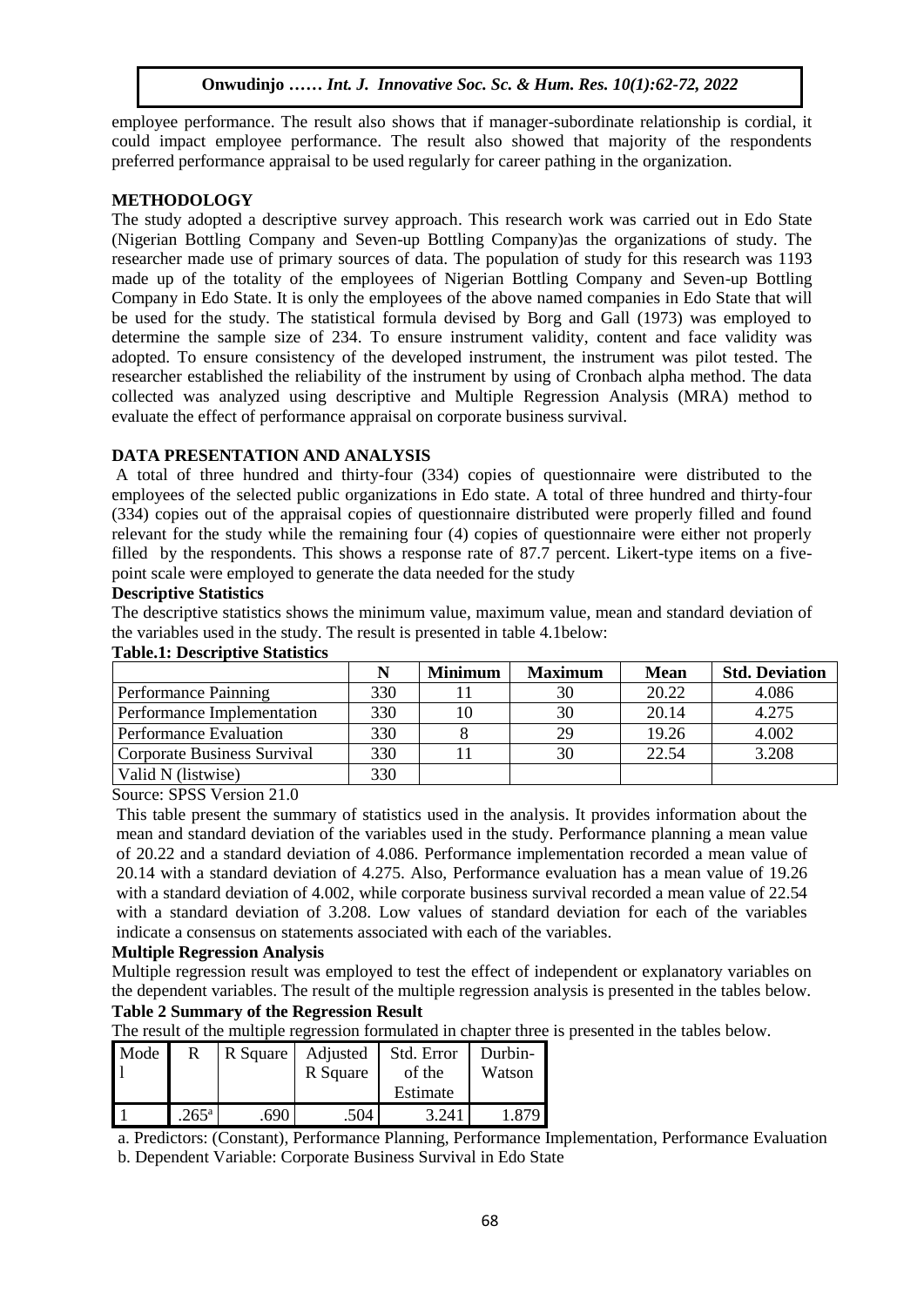Table 2 shows that  $R^2$  which measures the strength of the effect of independent variable on the dependent variable have the value of 0.690. This implies that 69% of the variation in employee performance is explained by variations in performance planning, performance implementation, performance evaluation. This was supported by adjusted  $R^2$  of 0.504.

In order to check for autocorrelation in the model, Durbin-Watson statistics was employed. Durbin-In order to check for autocorrelation in the model, Durbin-watson statistics was employed. Durbin-<br>Watson statistics of 1.879 in table 4.4 shows that the variables in the model are not autocorrelated and that the model is reliable for predications. Table 3: ANOVA Result **For March 2020** is the Medical Soc. Science Soc. 8(1):1-11, 2020

| <b>ANOVA</b> <sup>a</sup> |  |  |
|---------------------------|--|--|
|---------------------------|--|--|

| Model |           | Sum of Squares | df  | Mean Square |       | Sig.              |
|-------|-----------|----------------|-----|-------------|-------|-------------------|
|       | Regressio | 179.546        |     | 44.886      | 4.272 | .002 <sup>b</sup> |
|       |           |                | 227 |             |       |                   |
|       | Residual  | 2384.937       | 231 | 10.506      |       |                   |
|       | Total     | 2564.483       |     |             |       |                   |

a. Dependent Variable: CBS

b. Predictors: (Constant), DFA, PP, PI,PE

The f-statistics value of 4.272 in table 3 with f-statistics probability of 0.002 shows that the independent variables has significant effect on dependent. This shows that performance planning, performance implementation, performance evaluation, can collectively explain the variations in Corporate Business Survival in Edo State.

#### **Test of Hypotheses**

Multiple regression analysis was employed to test the hypotheses formulated for the study. The multiple regression result is presented in the table below.

#### **Test of Hypotheses**

Here, the three hypotheses formulated were tested using t-statistics and significance value of the individual variables in the regression result. The essence of this is to ascertain how significant are the effect of individual independent or explanatory variables on the dependent variables. The summary of the result is presented in the table below.

| <b>Table + T-Statistics and I Fobability value II only life Regi ession Result</b> |       |  |  |  |
|------------------------------------------------------------------------------------|-------|--|--|--|
| Model                                                                              |       |  |  |  |
| $\sim$ $\sim$                                                                      | 0.022 |  |  |  |

# **Table 4 T-Statistics and Probability Value from the Regression Result**

1  $(Constant)$  9.863 .000 Performance Plaining 2.923 .005 Performance Implementation 2.870 2.870 Performance Evaluation 2.562 .009

a. Dependent Variable: CBS

Source: Authors Compilation from the Regression Result

#### **Hypothesis One**

Ho: There is no significant positive relationship between performance planning and corporate business' survival

Hi: There is a significant positive relationship between performance planning and corporate business' survival

Performance planning has a t-statistics of 2.923 and a probability value of 0.005 which is statistically significant. Therefore, we reject the null hypothesis and accept the alternative hypotheses which state that Performance planning has a significant effect on the corporate business' survival in Edo State. This implies that Performance planning have a significant effect the corporate business' survival in Edo State

# **Hypothesis Two**

Ho: There is no significant positive relationship between performance implementation corporate on business' survival

Ho<sup>i</sup>: There is a significant positive relationship between performance implementation on corporate business' survival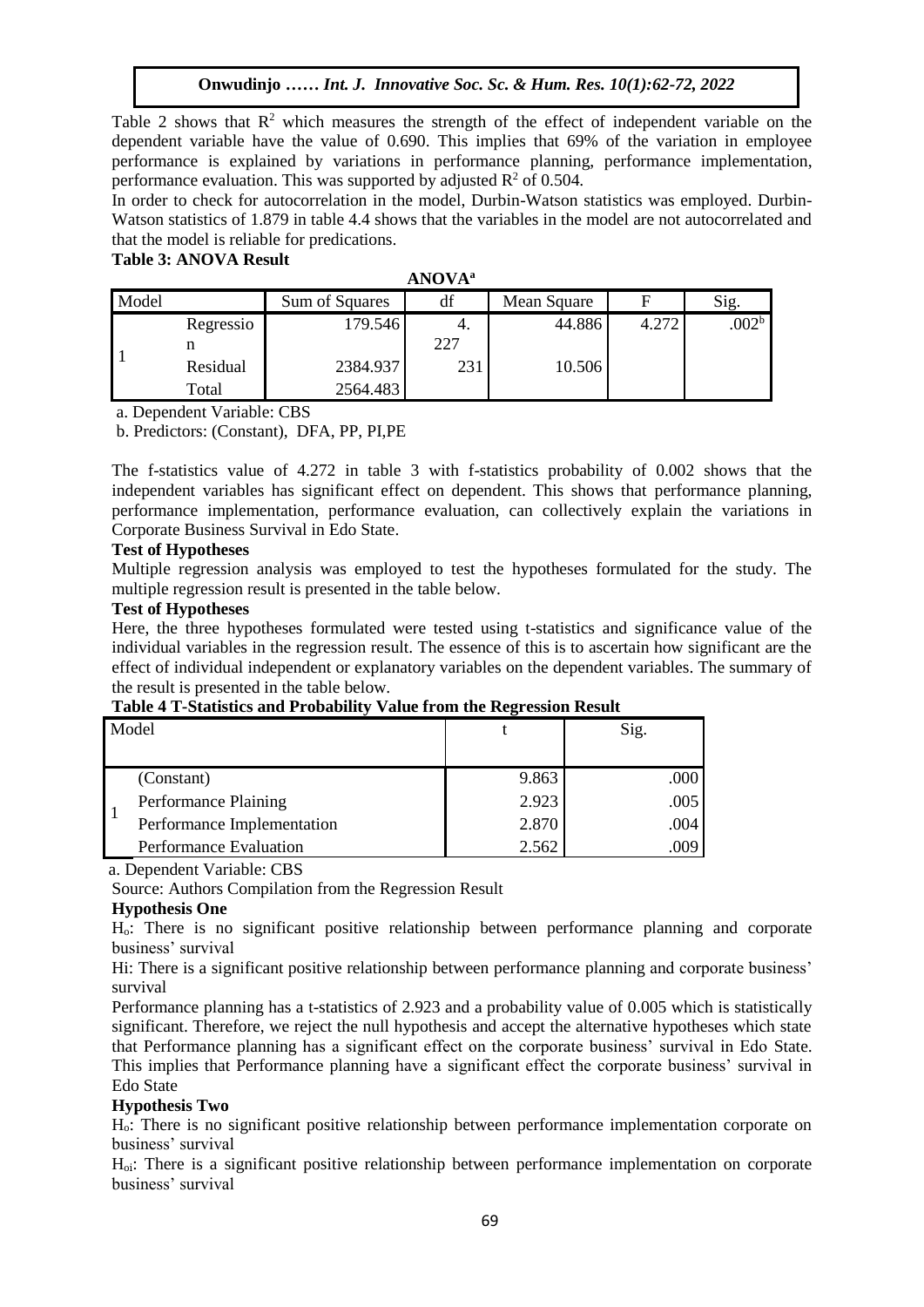In testing this hypothesis, the t-statistics and probability value in table 4.7 is used. Performance implementation has a t-statistics of 2.870 and a probability value of 0.004 which is statistically significant. Therefore, we reject the null hypothesis and accept the alternative hypotheses which state significant. Therefore, we refect the hum hypothesis and accept the anemative hypotheses which state<br>there is a significant positive relationship between performance implementation on corporate business' survival. This implies that performance implementation have a significant effect on corporate business' survivel corporate business' survival

# **Hypothesis Three**

 $H_0$ : There is no significant positive relationship between performance evaluation and corporate business' survival

 $H<sub>o1</sub>$ : There is a significant positive relationship between performance evaluation and corporate business' survival

Performance evaluation has a t-statistics of 2.562and a probability value of 0.09 which is statistically significant. Therefore, we reject the null hypothesis and accept the alternative hypotheses and conclude that Performance evaluation has a significant effect on corporate business' survival in Edo State. This shows that Performance evaluation has a significant effect on corporate business' survival in Edo State.

# **4.5 DISCUSSION OF FINDINGS**

This work examined performance appraisal and corporate business survival of Nigerian Bottling Company and Seven Up Bottling Company, Edo State, Nigeria as the focus of the study. Data were sourced from the employees of these selected companies. The data generated were analyzed and the hypotheses formulated were tested. The results of the hypotheses tested are presented and discussed below. The study further found that Performance planning are significantly relate to corporate business survival in Edo State, Nigeria. This finding tallies with that of Ayandele and Isichei (2013) that there is a positive relationship between Performance planning and performance evaluation, performance planning system and employee's commitment to the performance evaluation. This further agrees with the findings of Roberts (2003) and Teo, O'Donohue and Grimmer (2009) that high performance planning and performance evaluation is associated with employee acceptance, satisfaction and motivation. It also tallies with the findings of Ahmad (2012) whose study indicates that performance planning and performance evaluation is highly correlated with consistency and adaptability.

The study also found that there is a significant positive relationship between performance implementation on corporate business' survival. This finding disagrees with that of Zhang (2012) whose result shows that the performance appraisal system has a positive but insignificant relationship with employee performance. It is also in agrees with the findings of Maina (2015) that the perception of performance implementation towards performance appraisal practices is very critical in all performance evaluation as this motivates them to achieve the goals set by the organization.

Finally, the last hypothesis shows extent to which Performance evaluation relate to corporate business' survival. This hypothesis was tested using linear regression. The result shows that there is a significant positive relationship between performance evaluation on corporate business' survival. In an organization, the primary dimensions of evaluation include strategic evaluation, product and programme evaluation, personnel evaluation and financial evaluation. If these dimensions are effectively management, it will ensure corporate business' survival of the organization. These cannot be achieved without effective performance appraisal system in the organizations. Performance appraisal creates clarity in organizational goals and improves employees' competence which when properly harnessed will lead to corporate business' survival.

# **Summary of Findings**

This work analyzed of performance appraisal and corporate business survival of Nigerian Bottling Company and Seven Up Bottling Company, Edo State, Nigeria. The data analyzed indicates the following:

- 1. There is a significant positive relationship between performance planning and corporate business' survival
- 2. There is no significant positive relationship between performance implementation evaluation corporate business' survival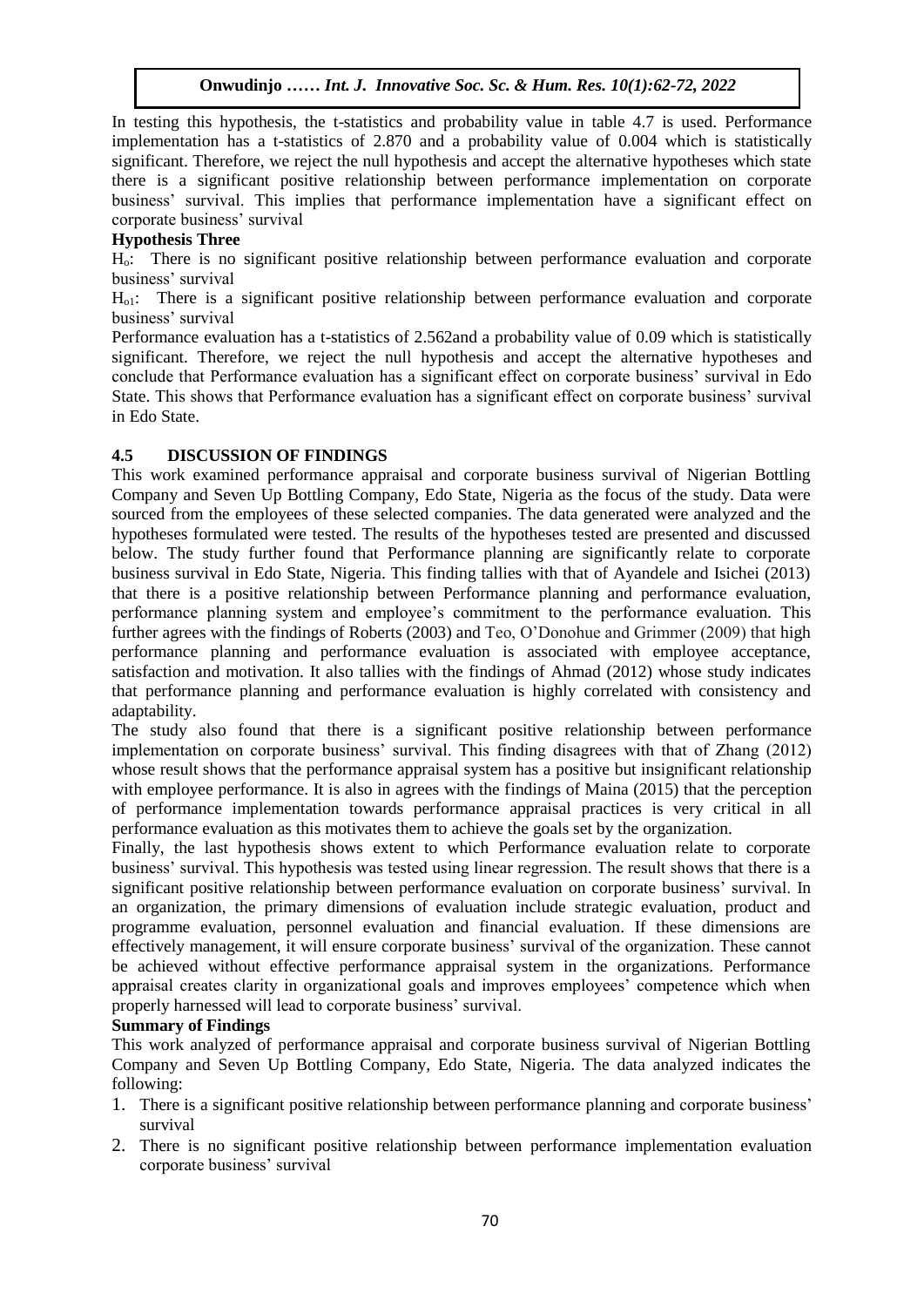3. There is no significant positive relationship between performance evaluation and corporate business' survival

#### **CONCLUSION**  $\mathbf{M}$

This study examined performance appraisal and corporate business' survival of Nigerian Bottling This staty examined performance appraisar and corporate susficess survival of Higenan Botting<br>Company and Seven Up Bottling Company, Edo State, Nigeria. There is a significant positive relationship between performance planning performance implementation and performance evaluation on corporate business' survival. Therefore, the study concludes that performance appraisal has a positive significant relationship with corporate business' survival of Nigerian Bottling Company and Seven Up Bottling Company, Edo State, Nigeria.

#### **RECOMMENDATION**

In line with the findings and the objectives of the study. The study therefore recommends that:

- 1. Performance management planning should involve employers as well as employee through a proper plan called development plan. Performance plans are decided between the supervisor and employee working together for the effectiveness of corporate business' survival
- 2. The management of these firms should pay adequate attention to issues relating to performance implementation system for enhanced corporate business' survival. Ineffective performance implementation system has the potentials of truncating the organizational corporate business' survival and, by so doing jeopardize the actualization of organizational objective.
- 3. Performance evaluation should be job-related and Job description should be given to the employees. Bring them into the line of organization's goals with the job objectives so that every employee's work lead to the corporate business survival .

#### **REFERENCES**

- Adams, J. S. (1963). Towards an understanding of inequity. *Journal of Abnormal and Social Psychology, 67*, 422-436.
- Abdulkadir,O.S., Isiaka, S.B. & Adedoyin, S.I.,(2012). Effect of Strategic Performance Appraisal, Career Planning and Employee Participation on Organizational Commitment: An Empirical Study. *International Business Research,* 5(4) 124-133.
- Abubakar, A., Saidin, Z.S. & Ahmi, A.,(2016). Performance Appraisal Antecedents and Public Sector Organizational Performance: Empirical Evidence from Nigeria. *International Journal of Economics and Financial Issues,* 6 (7) 232-239.
- Aguinis, H. (2007). *Performance management.* Upper Saddle River, New Jersey: Pearson Education, Inc..
- Aguinis, H. (2009). *Performance management*. Upper Saddle River, N.J.: Pearson Prentice Hall.
- Ahmad, M. S. (2012). Impact of organizational culture on performance management practices in Pakistan. *Business Intelligence Journal,* 5(1) 50 – 55.
- Alan, B. & Mellisa, A.H. (2009). *Handbook of Data Analysis.* Thousand Oaks: Sage Publications.
- Angelo, S.D. & Robert, D.P. (2006). *Appraisal and Organisation Review.* San Francisco: Josey Bass Publisher.
- Armstrong, M. (2006). *Human Resource Management Practice.* Landon and Philadelphia. Kogan Page Ltd.
- Armstrong, M. (2006). *Performance Management: Key Strategies and Practical Guidelines.* London: Kogan and Page.
- Armstrong, M. (2009). *Armstrong's handbook of human resource management practice*. London: Kogan Page.
- Aro-Gordon, S., (2015). An IT-Based Appraisal Model for Effective Performance Appraisal System in Nigeria.  $4<sup>th</sup>$ International Conference on Managing Human Resources at the Workplace. 1 -24.
- Arogundade, O.T., Olasunkanmi-Alimi, T.H. & Arogundade, A.B., (2015). Performance Appraisal Knowledge: An Implication on Work Place Commitment in Selected Commercial Banks in Lagos state, Nigeria. *Ife Psychological,* 23 (1).
- Ayandele, I. A. & Isichei, E. E. (2013). Performance management system and employee job commitment: An empirical study of selected |listed companies in Nigeria. *International Journal of Management*, 2(1) 1 – 13.
- Bethuel, S.N.,(2013). The Empirical Analysis of Performance Appraisal System: A case study of Cape Peninsula University, Soiath-Africa. *Journal of Economics and Finance, 5* (5) 13-18.
- Boxall, P. (2014), "The future of employment relations from the perspective of human resources appraisal", *Journal of Industrial Relations,* 56(4).